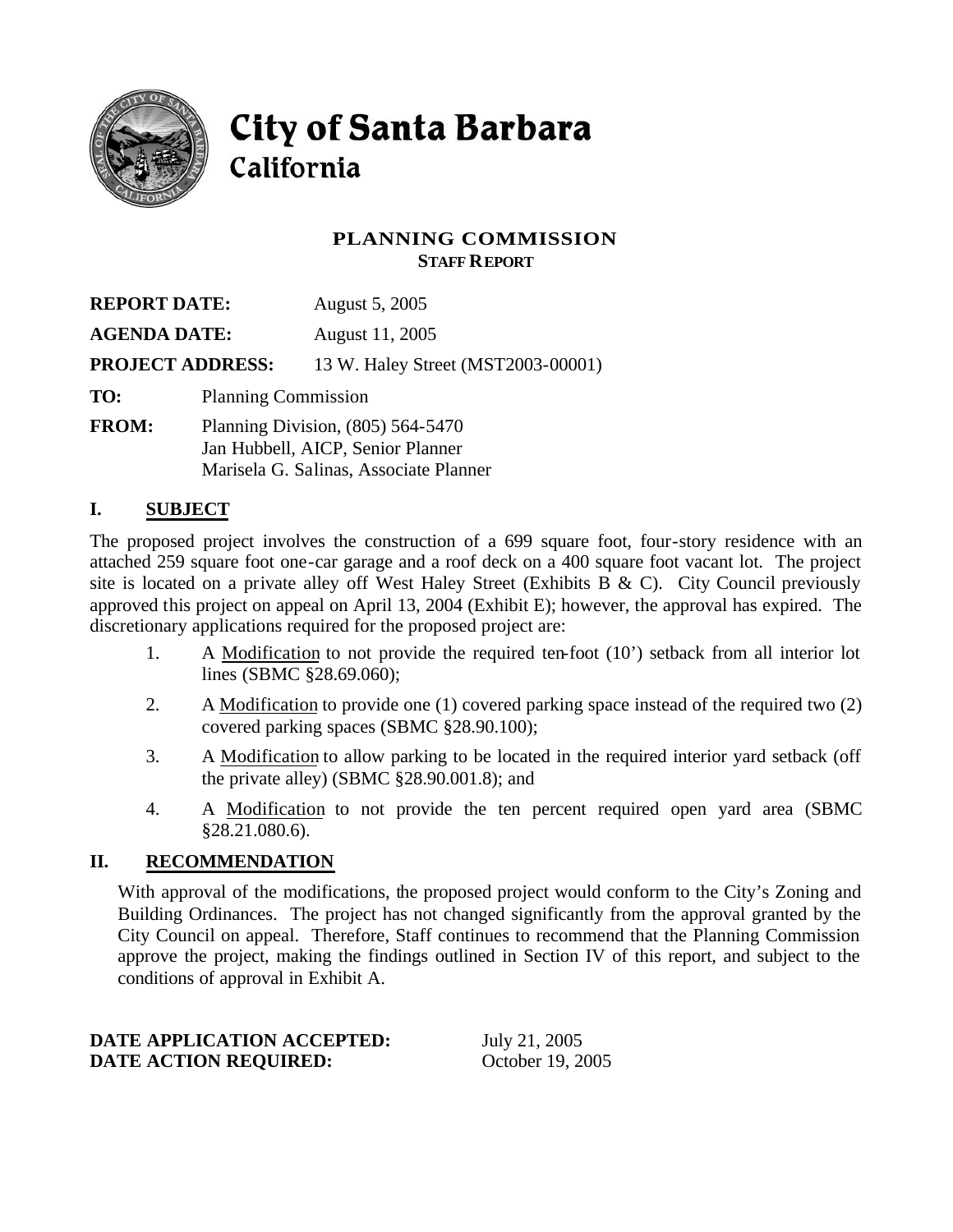Planning Commission Staff Report 13 W. Haley St. (MST2003-00001) August 5, 2005 Page 2

## **III. BACKGROUND/ISSUES**

The project received final approval from the Historic Landmarks Commission on October 27, 2004, following an approval from the City Council on appeal for the modifications and the garage waiver. Subsequently, that design review decision was appealed to the City Council and, on December 14, 2004, the City Council upheld the approval of the Historic Landmarks Commission. Since then, the applicant has moved forward with the project and has been working to address concerns regarding the accuracy of the site plan, Building Code compliance, and construction staging.

There were inconsistencies found between the site plan and survey. Upon further review, it was determined that the survey was inaccurate and it was revised to reflect the correct dimensions, consistent with the site plan.

In order to comply with Building Code requirements, the applicant applied to the Building Department for Code Modification. They were granted a Code Modification by the City Building Official on April 20, 2005.

Lastly, changes were made to the construction staging. Their new proposal involves using the lots at 401 State Street (off Gutierrez Street) and 523-521 Chapala Street for staging purposes (Exhibit D). These sites will be used for materials storage and for material drop-off. The materials will then be shuttled to the site in smaller vehicles. Transportation Operations staff have reviewed and approved the staging area and truck route. The construction phase is projected to last approximately four months.

# **IV. FINDINGS**

The project has not changed significantly from the approval granted by the City Council on appeal. Therefore, Staff continues to recommend that the Planning Commission approve the project as outlined in the Staff Report and subject to the Conditions of Approval (Exhibit A) and findings outlined below.

### **A. SETBACK MODIFICATIONS (SBMC§28.69.060)**

In order for the Planning Commission to approve the requested modification to permit the entire residence and attached garage to be constructed on the property lines instead of observing the ten foot interior yard setbacks, it must be found that the modifications are consistent with the purposes and intent of the Zoning Ordinance and that it is necessary to secure an appropriate improvement on a lot, prevent unreasonable hardship, or promote uniformity of improvement.

The interior yard modifications are supportable because the alley will provide a permanent setback from the commercial development to the north, the structure will meet Title 24, California Building Code requirements, and the foreseeable noise impacts would be mitigated to a less than significant level. Given the small size of the lot, the modifications are necessary to develop the project. The HLC found the project compatible and appropriate. The property owners also recognize that they are in a commercially zoned area and acknowledge the potential nuisances that come along with downtown living.